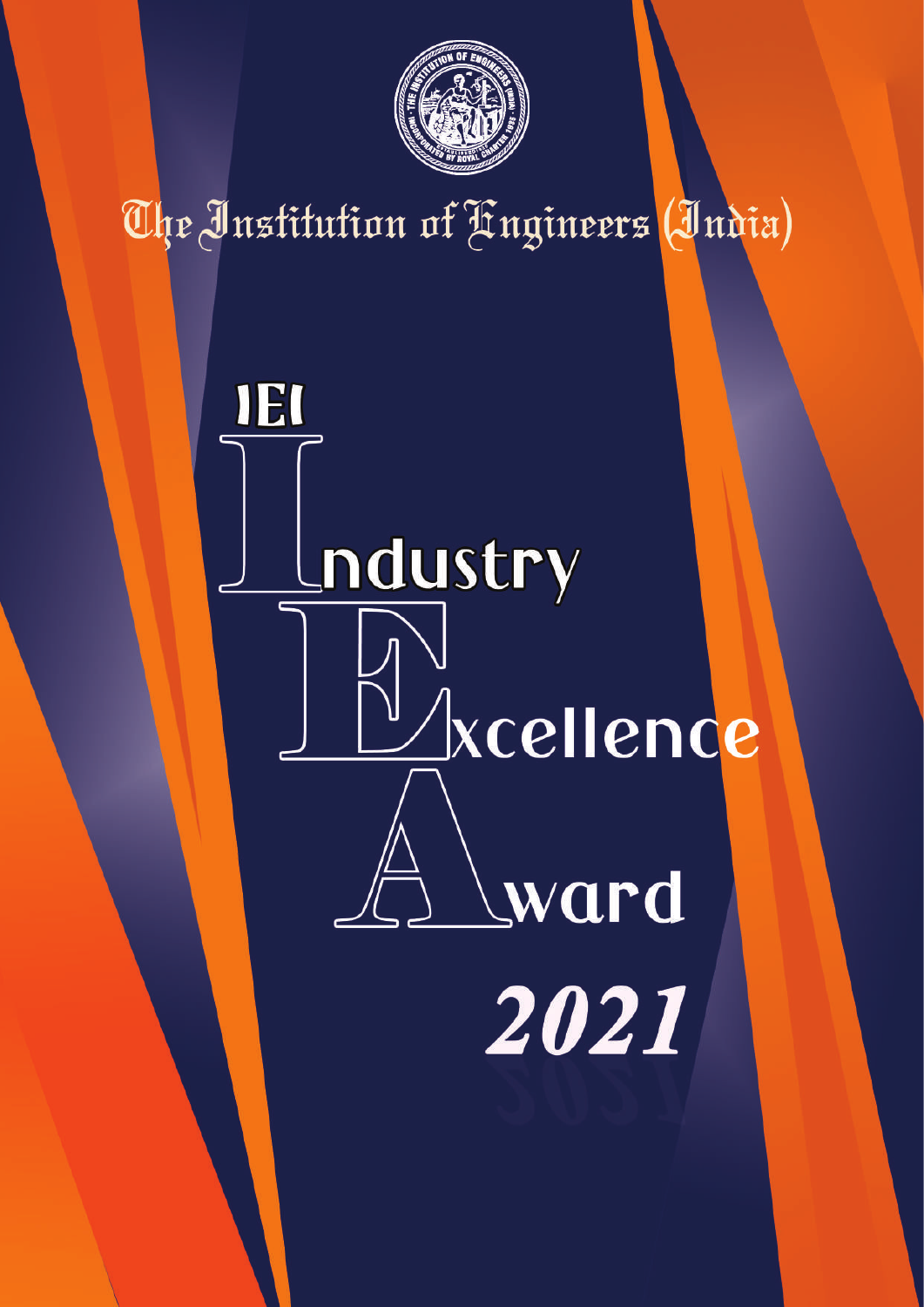# **About The Institution of Engineers (India)**

The Institution of Engineers (India) is the largest multi-disciplinary professional body of engineers with 15 engineering disciplines and over 2,00,000 Corporate Members in India and abroad. The Institution was established in 1920 and was incorporated by Royal Charter in 1935. In order to provide special attention to some of the important national issues, in addition to engineering disciplines, it has established special vehicles of focus. Engineering Staff College of India (ESCI), National Design & Research Forum (NDRF), Rural Development Forum (RDF), Safety & Quality Forum (SQF), Sustainable Development Forum (SDF), Water Management Forum (WMF) and National Skill Development Forum (NSDF) are such focused initiatives. The Institution is a widely admired name in international arena in the field of engineering and technology being a member of World Federation of Engineering Organizations (WFEO), Federation of Engineering Institutions of South & Central Asia (FEISCA), Federation of Engineering Institutions of Asia and Pacific (FEIAP) and International Engineers Alliance (IEA). With its large international linkages and a network of 125 Centres in India and 6 Overseas Chapters, the Institution has built up wide reach and large infrastructure to meet its objectives of promoting engineering in all aspects. IEI is authorized to operate Indian Section of the International Professional Engineers (IntPE) Register under International Professional Engineers Agreement (IPEA). All eligible Indian engineers can now apply for International Professional Engineers (IntPE) Certification through IEI only.

# **Preamble**

The IEI Industry Excellence Award has been instituted to recognize industry leaders for their innovation, excellence in engineering operations and services and their capacity to sustain excellence in a competitive manner. The bench-marks created by the industries in India have included productivity, quality, safety and performance assurance which would give India the rightful place in the global markets.

Since its inception in 2008, industries like Engineers India Limited, SAIL, Indian Oil Corporation Ltd., Tata Motors Ltd., Electronic Corporation of India Limited, STUP Consultancies Pvt. Ltd., Kirloskar Brothers Ltd., Larsen & Toubro Ltd., Bharat Electronics Ltd., CESC Ltd., Neyveli Lignite Corporation Ltd, Bharat Heavy Electricals Ltd., Tata Steels Ltd., NTPC, HAL, Bharat Forge Limited, BrahMos Aerospace Private Limited, Rajasthan Electronics & Instruments Ltd, NBCC (India) Limited, MECON Limited and M N Dastur & Company (P) Ltd., etc. had been the deserving winners of the above Award. Further, the 'Certificate of Appreciation' / 'Certificate of Commendation' had been presented to organisations like J K Tyre & Industries Ltd, Hindustan Zinc Limited, Power Grid Corporation of India Ltd. and Deepak Fertilizers & Petrochemicals Corporation Ltd, Precast India Infrastructures Private Limited etc.

# **Categories of Awards**

The Awards would be given to the organisations engaged in Engineering Manufacturing & Processing (EMP) as well as Engineering Services & Consultancy (ESC) under the following categories:

#### **(a) Engineering Manufacturing & Processing (EMP)**

Category EMP-A: Organisations having turnover of  $\bar{\tau}$  5000 cr. and above

Category EMP-B: Organisations having turnover of  $\bar{\tau}$  1000 cr. and above but below  $\bar{\tau}$  5000 cr.

Category EMP-C: Organisations having turnover of  $\bar{\tau}$  500 cr. and above but below  $\bar{\tau}$  1000 cr.

Category EMP-D: Organisations having turnover of  $\bar{\tau}$  100 cr. and above but below  $\bar{\tau}$  500 cr.

Category EMP-E: Organisations having turnover below  $\bar{\tau}$  100 cr.

#### **(b) Engineering Services and Consultancy (ESC)**

Category ESC-A: Organisations having turnover of  $\bar{\tau}$  500cr. and above

Category ESC-B: Organisations having turnover of  $\bar{\tau}$  100cr. and above but below  $\bar{\tau}$  500cr.

Category ESC-C: Organisations having turnover of  $\bar{\tau}$  25cr. and above but below  $\bar{\tau}$  100cr.

Category ESC-D: Organisations having turnover below  $\bar{\tau}$  25cr.

Note: Turnover bracket for each category represents the turnover amount required to be achieved by the applicant in any one amongst the following three Financial Year: FYs 2017-18, 2018-19, 2019-2020.

### **What do you gain by applying for the Award ?**

The proforma, having self-assessment procedure, will give the applicant organisation an opportunity to identify its strength & weakness and its standing through the process of applying for this Award. The proforma is based on international standards and is prepared by experts for assessment of performance of the applicant industries.

#### **Modalities for the Award**

The Award is 'application based' and every engineering industry working in the country is welcome to participate. Awards will be given to industry/ industries selected on the basis of assessment report of the Committee and the recommendations of the Jury which is the second level and the final decision making body.

#### **What will Jury look for?**

The Jury for the selection will look for the procedure being followed by the industry and their bench marking. The Jury will also look into innovative approaches that the industry has been involved in and the improvement in performance of the industry. The Jury will also be interested in finding out the thrust of the corporate governance and corporate social responsibility strategies and other innovative approaches, improving competitiveness for the greater benefit of the society and the country.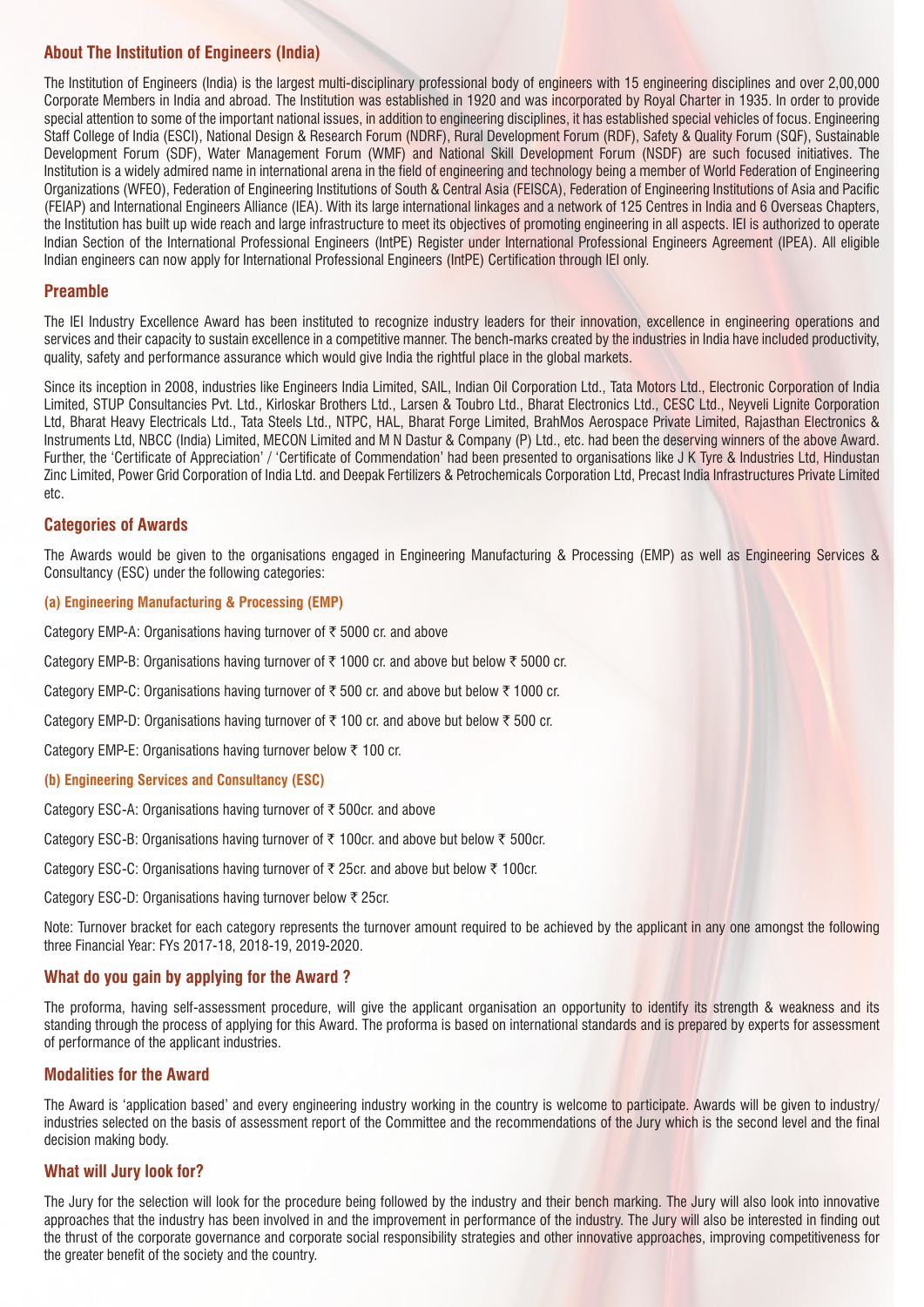# **Assessment Process**

The assessment of the applications will be carried out at two levels as follows:

- l The first level of assessment would be carried out based on the weightage given to different items in the application proforma. The shortlisted applications will then be selected and presented to the Jury.
- The second and final level assessment would be carried out by the Jury Board.

The decision of the Jury would be communicated to the selected Award winners. The decision of the Jury shall be final and binding.

### **Application Process**

The application has to be sent as per the enclosed format, which can also be downloaded from the website of IEI (www.ieindia.org), along with the requisite application fees. The application is to be submitted in two hard copies along with a soft copy in a CD/Pendrive addressed to

#### **Director (Technical)**

**The Institution of Engineers (India), 8 Gokhale Road, Kolkata 700020**

E-mail: iea@ieindia.org

# **Application Fees**

**The application fees are as under:**

| (a) Engineering Manufacturing & Processing |                        |          |  |  |
|--------------------------------------------|------------------------|----------|--|--|
| (i)                                        | <b>Category EMP-A:</b> | ₹75,000  |  |  |
| (ii)                                       | Category EMP-B:        | ₹50,000  |  |  |
| (iii)                                      | Category EMP-C:        | ₹ 35,000 |  |  |
| (iv)                                       | Category EMP-D:        | ₹ 25,000 |  |  |
| (V)                                        | Category EMP-E:        | ₹ 15,000 |  |  |

#### **(b) Engineering Services and Consultancy**

| (i)   | Category ESC-A: | ₹50,000  |
|-------|-----------------|----------|
| (ii)  | Category ESC-B: | ₹ 25.000 |
| (iii) | Category ESC-C: | ₹15,000  |
| (iv)  | Category ESC-D: | ₹ 10.000 |

\* 18 % GST (or any other taxes) will be applicable extra.

Payments to be made by cheques/drafts drawn in favour of "The Institution of Engineers (India)". Transfer through NEFT/RTGS will be also accepted. Bank account details for the said purpose are as under:

| <b>Sr No</b>    | <b>Particulars</b>                                                                  | <b>Details</b>                                                               |
|-----------------|-------------------------------------------------------------------------------------|------------------------------------------------------------------------------|
|                 | Name and address of the Beneficiary                                                 | The Institution of Engineers (India)<br>8 Gokhale Road, Kolkata 700 020      |
| $\overline{2}$  | <b>Account Number of Beneficiary</b>                                                | 005010100002704                                                              |
| 3               | <b>Account Classification</b>                                                       | <b>SB</b>                                                                    |
| 4               | Name and address of the Bank Branch (where payments are to be<br>sent by Applicant) | Axis Bank Ltd, Kolkata Main Branch,<br>7 Shakespeare Sarani, Kolkata 700 071 |
| 5               | <b>Branch Code</b>                                                                  | 005                                                                          |
| $6\overline{6}$ | The 9 Digit MICR code of the Branch (as appearing on the MICR<br>cheque)            | 700 211 002                                                                  |
|                 | IFSC Code of the Bank Branch for RTGS mode                                          | UTIB0000005                                                                  |
| 8               | <b>IFSC Code of the Bank Branch for NEFT mode</b>                                   | UTIB0000005                                                                  |
| 9               | Email ID of Beneficiary for advice of payment by Bank                               | iea@ieindia.org                                                              |
| 10              | <b>PAN</b>                                                                          | AAATT34390                                                                   |
| 11              | Name in PAN                                                                         | The Institution of Engineers (India)                                         |
| 12              | <b>GSTIN</b>                                                                        | 19AAATT3439Q1ZR                                                              |

#### **Last Date**

The last date for application is 31<sup>st</sup> August, 2021.

#### **The Award**

The Award consists of a Plaque and a Certificate.

#### **Disclaimer**

IEI will take every care to protect the confidentiality of the assessment process. Information provided in the application will be made available only to the assessors, jury and concerned persons. However, IEI takes no responsibility if the information is shared by any of the persons involved in the process or any other form. IEI will retain all the documents furnished to facilitate assessment of the application. The applicant company will be held sole responsible for the information furnished in the application and for the factual correctness.

#### **For details please contact:**

Ms Aparna Dutta Executive (Technical) The Institution of Engineers (India), 8 Gokhale Road, Kolkata 700 020  $\mathbf{R}: +91\,33\,40106\,215, \quad \div 91\,9874642444$  $\boxtimes$ : iea@ieindia.org;  $\boxplus$  www.ieindia.org